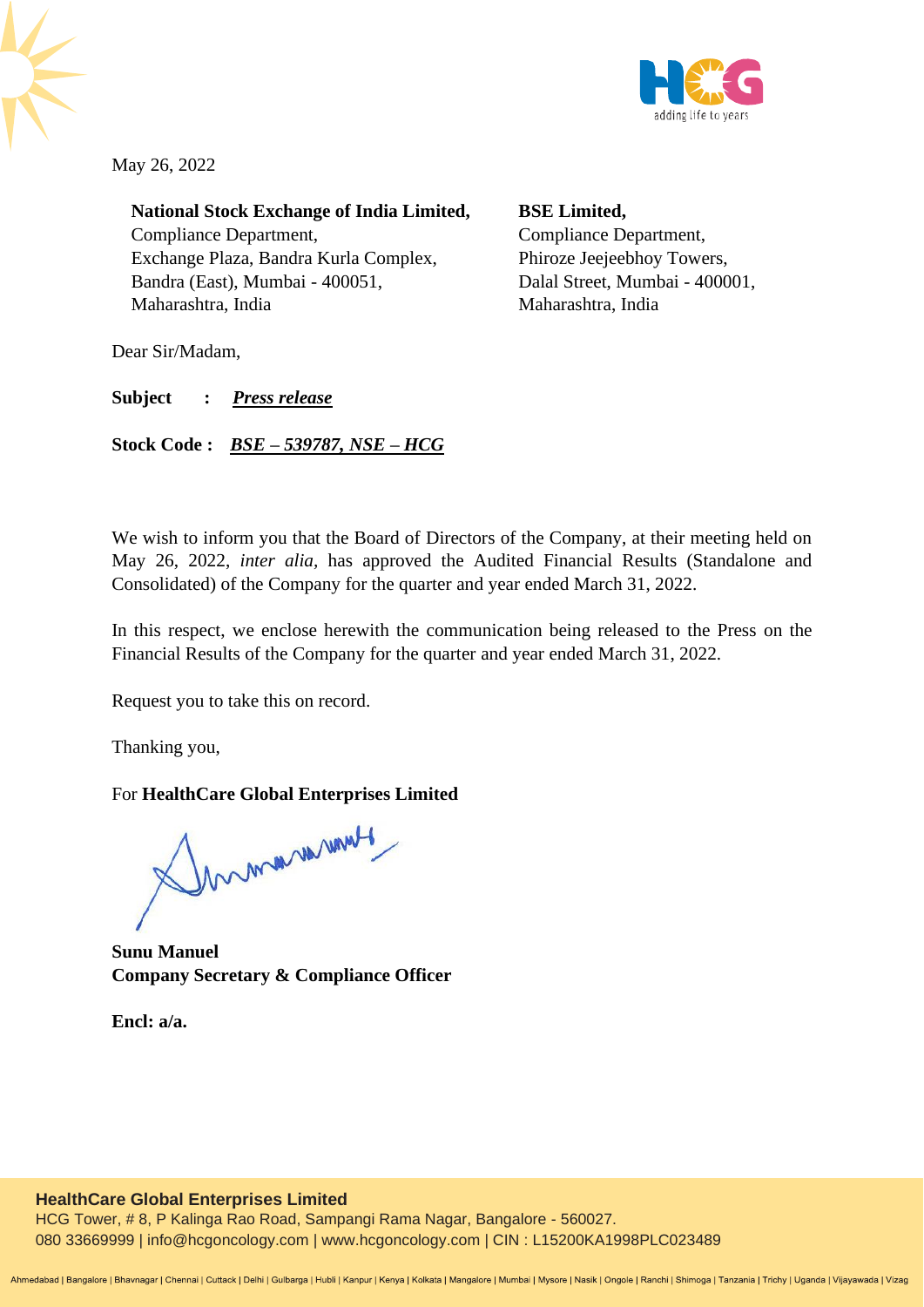

# **HealthCare Global Enterprises Ltd. reports Q4 and FY22 results**

*Revenue for Q4 FY22 of INR 3,646 Million, a growth of 22.3% (y-o-y)* 

*and for FY22 of INR 13,978 Million, a growth of 37.9% (y-o-y)* 

*EBITDA for Q4 FY22 of INR 661 Million, a growth of 51.2% (y-o-y)*

*and EBITDA for FY22 of INR 2,506 Million, a growth of 74.6% (y-o-y)*

**Bengaluru, May 26, 2022: HealthCare Global Enterprises Limited ("HCG"),** the leader in India in specialty healthcare services focused on oncology and fertility today announced its financial results for the quarter ("Q4") and year ended March 31, 2022.

## **Highlights for quarter ended March 31, 2022**

- Consolidated Income from Operations ("Revenue") was **INR 3,646 Mn** as compared to **INR 2,981 Mn** in the corresponding quarter of the previous year, reflecting a year-on-year growth of **22.3%**
- Consolidated Profit Before Depreciation and Amortization, Finance Costs, Exceptional Items and Taxes ("EBITDA") was **INR 661 Mn**, as compared to **INR 438 Mn** in the corresponding quarter of the previous year**,** a growth of **51.2%** year-on-year
- Consolidated Profit Before Other Income, Depreciation and Amortization, Finance Costs, Exceptional Items and Taxes ("Operating EBITDA"), was **INR 631 Mn**, as compared to **INR 394 Mn** in the corresponding quarter of the previous year, a growth of **60.4%** year-on-year
- Operating EBITDA for Existing centers was **INR 610 Mn**, a growth of **38.6%** year-on-year, reflecting an Operating EBITDA margin of **22.0%**
- Operating EBITDA from New centers was **INR 21 Mn**, as compared to loss of **INR (46) Mn** in the corresponding quarter of the previous year
- Proforma PAT was **INR 67 Mn**, as compared to a loss of **INR (155) Mn** in the corresponding quarter of last year, after adjusting below and tax implications there of;
	- Onetime project fee of Q4'22 INR 25 Mn
	- ESOP Scheme expense of Q4'22 INR 19 Mn

## **Highlights for year ended March 31, 2022**

- Consolidated Income from Operations ("Revenue") was **INR 13,978 Mn** as compared to **INR 10,134 Mn** in the previous year, reflecting a year-on-year growth of **37.9%**
- Consolidated Profit Before Other Income, Depreciation and Amortization, Finance Costs, Exceptional Items and Taxes ("EBITDA"), was **INR 2,380 Mn**, as compared to **INR 1,266 Mn** in the corresponding quarter of the previous year, a growth of **88.0%** year-on-year
- Operating EBITDA for Existing centers was **INR 2,308 Mn**, reflecting an Operating EBITDA margin of **21.5%**
- Operating EBITDA from New centers was **INR 72 Mn**, as compared to loss of **INR (157) Mn** in the previous year
- Proforma PAT was **INR (13) Mn**, as compared to a loss of **INR (980) Mn** in the previous year, after adjusting below and tax implications there of;
	- Impairment of NCR project INR 472 Mn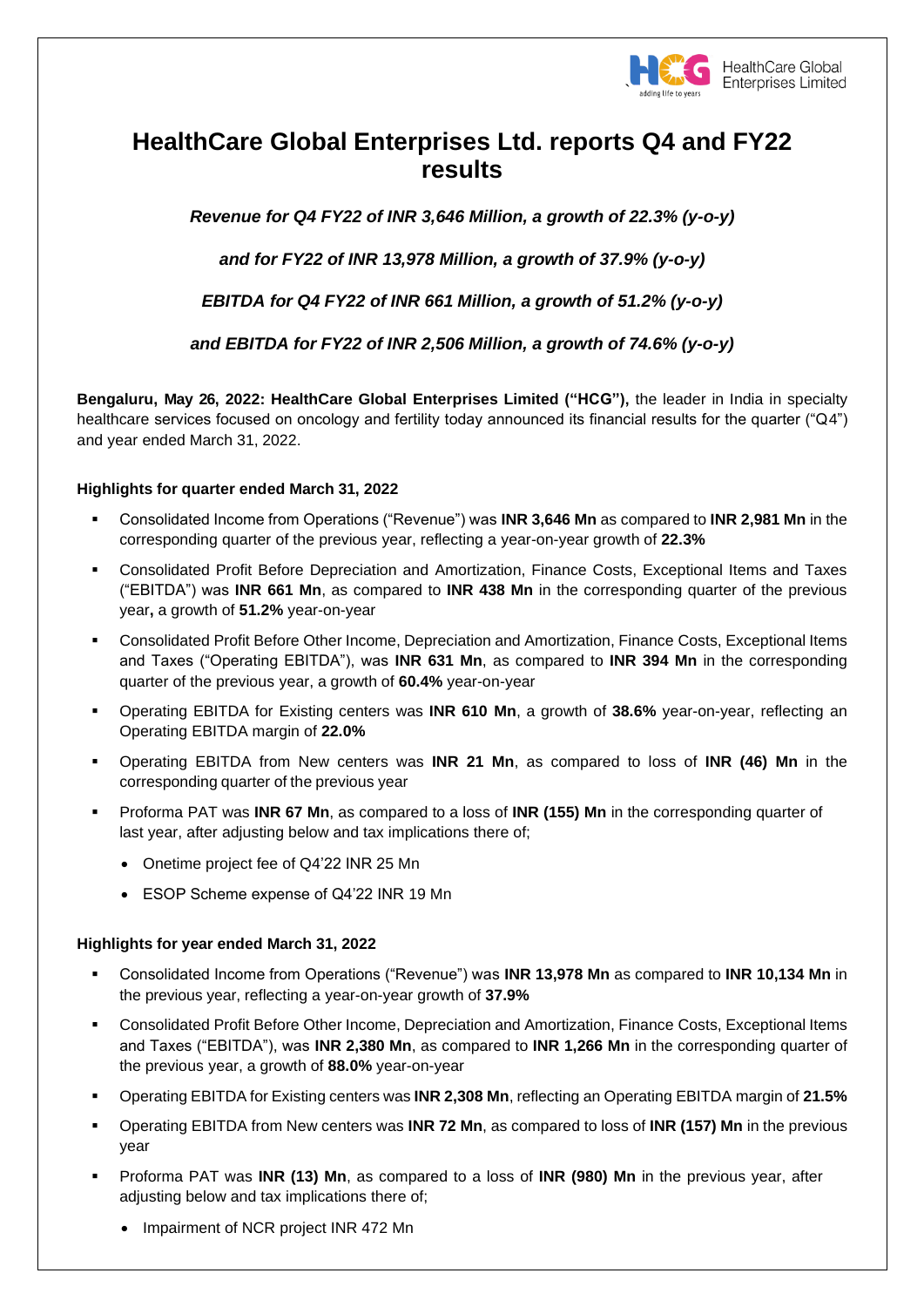

- Exceptional gain of INR (1419) Mn arising out of Strand and Suchirayu acquisition
- Onetime project fee of FY'22 INR 45 Mn
- ESOP Scheme expense of FY'22 INR 55 Mn
- DTA recognized on tax expense through the year, on account of discontinuation of Kochi project, INR (25) Mn

INR million except earnings per share

| <b>Period ended Mar'22</b>         | <b>Q4-FY22</b> | Q4-FY21   | Growth<br>$(y - 0 - y)$ |
|------------------------------------|----------------|-----------|-------------------------|
| <b>Income from Operations</b>      | 3,646          | 2,981     | 22.3%                   |
| EBITDA <sup>(1)</sup>              | 661            | 438       | 51.2%                   |
| EBITDA margin $(\%)$               | 18.1%          | 14.7%     |                         |
| Operating EBITDA <sup>(2)</sup>    | 631            | 394       | 60.4%                   |
| Op. EBITDA margin (%)              | 17.3%          | 13.2%     |                         |
| PBT $(3)$                          | 9              | (1044)    | <b>NM</b>               |
| PBT margin %                       | 0.2%           | $-35.0\%$ |                         |
| PAT <sup>(4)</sup>                 | 60             | (1022)    | <b>NM</b>               |
| PAT margin %                       | $1.6\%$        | $-34.3%$  |                         |
| <b>Earnings per share (EPS)</b>    | 0.43           | (8.49)    | <b>NM</b>               |
| Proforma Op. EBITDA <sup>(5)</sup> | 676            | 394       | 72%                     |
| Op. EBITDA margin (%)              | 18.5%          | 13.2%     |                         |
| Proforma PAT <sup>(6)</sup>        | 67             | (155)     | <b>NM</b>               |

(1) Profit before depreciation and amortization, finance costs, exceptional items and taxes

(2) EBITDA excluding other Income and Includes new ESOP scheme expenses 19 Mn and one-time project expense of 25 Mn Q4'22

(3) Profit / (Loss) before tax and after share of profit / (loss) of equity accounted investee.

- (4) Profit / (Loss) for the period after share of profit / (loss) of equity accounted investee, taxes, and minority interests
- (5) Proforma Op. EBITDA is after normalizing for ESOP scheme expenses and one-time project fee

(6) Proforma PAT is after normalizing for one-time project expense, impairment loss and exceptional gain and tax implications there of

#### **Business Updates for Q4 FY22**

- Record performance with 'all-time high' operating financials delivered across the business:
	- o Highest ever quarterly Revenue and Operating EBITDA delivered during the quarter
	- o Strong yearly revenue growth on the back of higher footfalls
- HCG New centers continued their scale-up trajectory:
	- o Strong revenue growth of **22.3%** y-o-y
	- o Recorded positive EBITDA with several centers witnessing turnaround in EBITDA (unit level)
- Several regions delivered high double-digit revenue growth on yearly basis on the back of gradual unlocking of the economy
	- o Maharashtra upsurge continued across all centers and delivered **11.4%** revenue growth y-o-y
	- o East India witnessed a continuance in its growth path with **21.7%** revenue growth y-o-y
	- o North India recorded a high growth of **220.6%** y-o-y
- **Other highlights** 
	- o Milann revenues grew by **11.4%** y-o-y and our digital campaigns contributed to this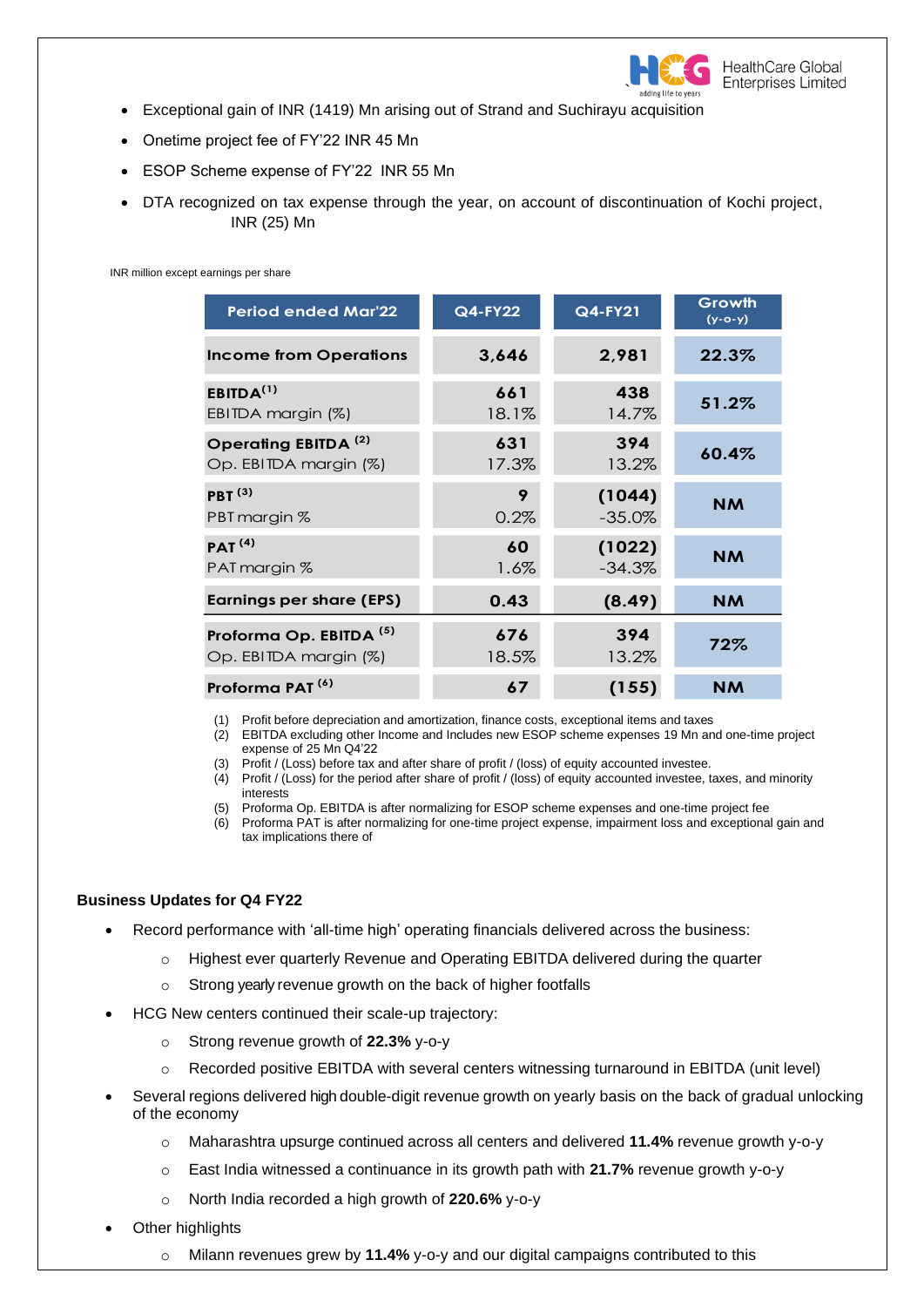| <b>Period ended Mar'22</b>         | <b>FY22</b> | <b>FY21</b> | Growth<br>$(y - 0 - y)$ |
|------------------------------------|-------------|-------------|-------------------------|
| <b>Income from Operations</b>      | 13,978      | 10,134      | $37.9\%$                |
| EBITDA <sup>(1)</sup>              | 2506        | 1435        | 74.6%                   |
| EBITDA margin (%)                  | 17.9%       | 14.2%       |                         |
| Operating EBITDA <sup>(2)</sup>    | 2380        | 1266        | 88.0%                   |
| Op. EBITDA margin (%)              | 17.0%       | 12.5%       |                         |
| PBT $(3)$                          | 878         | (2287)      | <b>NM</b>               |
| PBT margin %                       | 6.3%        | $-22.6%$    |                         |
| PAT <sup>(4)</sup>                 | 537         | (1935)      | <b>NM</b>               |
| PAT margin %                       | 3.8%        | $-19.1%$    |                         |
| <b>Earnings per share (EPS)</b>    | 4.34        | (9.41)      | <b>NM</b>               |
| Proforma Op. EBITDA <sup>(5)</sup> | 2480        | 1266        | 96%                     |
| Op. EBITDA margin (%)              | 17.7%       | 12.5%       |                         |
| Proforma PAT <sup>(6)</sup>        | (13)        | (980)       | <b>NM</b>               |

(1) Profit before depreciation/amortization, finance costs, exceptional items and taxes

(2) EBITDA excluding other Income, Includes new ESOP scheme expenses 55 Mn –FY'22 and one-time project fee for support on strategic and operational objectives, INR 45 Mn – FY'22

(3) Profit / (Loss) before tax and after share of profit / (loss) of equity accounted investee. FY'22 is adjusted for the impairment of NCR project of INR 472 Mn and exceptional gain of INR 1,419 Mn arising out of Strand and Suchirayu acquisition

(4) Profit / (Loss) for the period after share of profit / (loss) of equity accounted investee, taxes and minority interests

(5) Proforma Op. EBITDA is after normalizing for ESOP scheme expenses and one-time project fee

(6) Proforma PAT is after normalizing for one-time project expense, impairment loss and exceptional gain and tax implications there of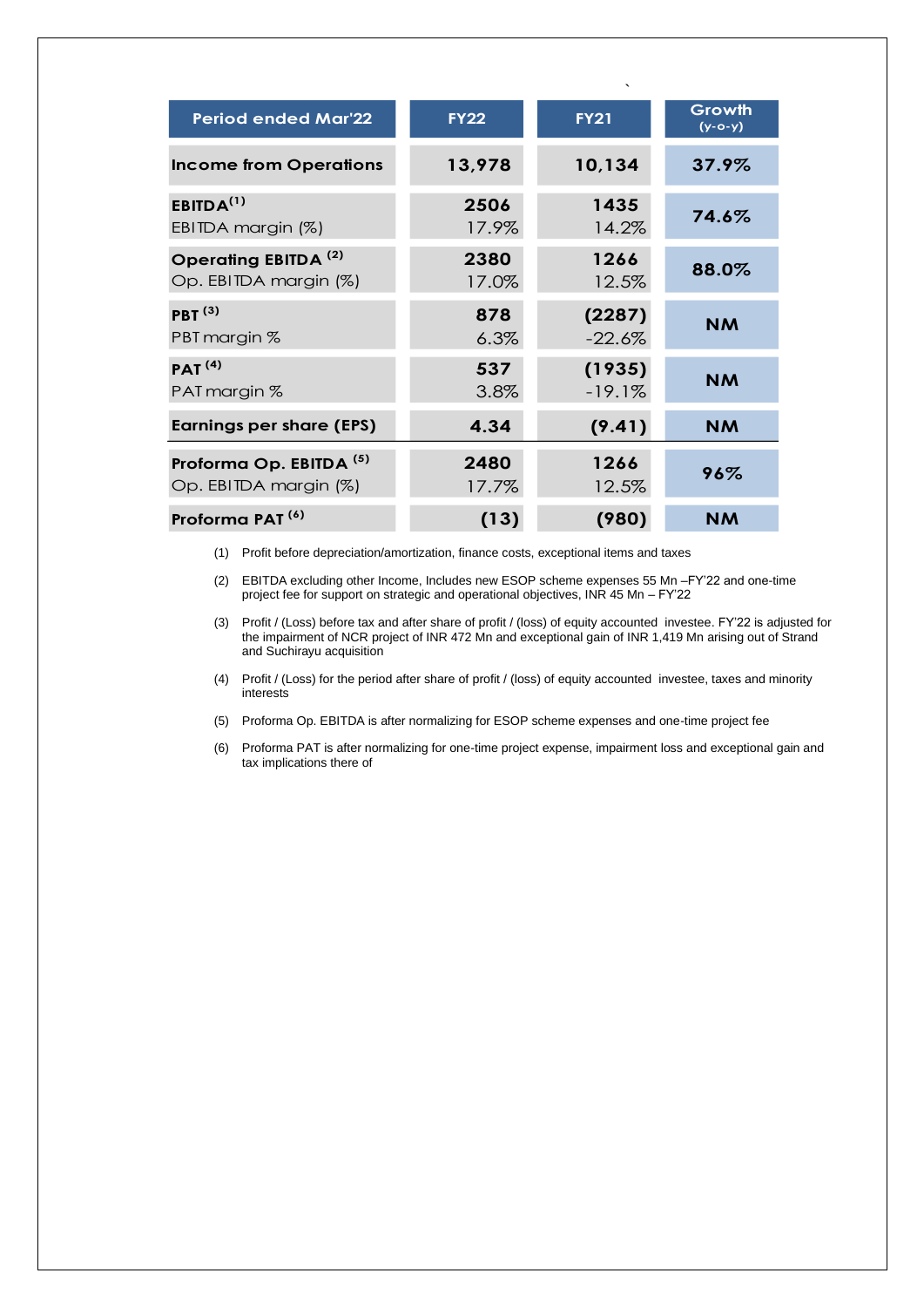Commenting on the results, **Dr. B.S. Ajaikumar, Executive Chairman, HealthCare Global Enterprises Ltd.** said,

`

*"HCG has carved a niche as the cancer care destination of choice across all key areas of clinical, research, and academic excellence. Our phenomenal growth over the years bears testimony to the fact that cancer can be considered just like any other chronic disease, however curable. This year, we have added over 40 oncologists to our growing team which takes our doctor's strength to over 450 which is the largest in the country in Oncology. We continue to employ the latest and most advanced techniques of cancer diagnosis and treatment enabling us to serve a greater number of patients with an objective of quality outcome. In a landmark development, we introduced Microsoft HoloLens, the next-gen holographic headset, heralding a new era of virtual reality at our enterprise. Through a pioneering industry initiative, we have brought healthcare training and medical education to the Metaverse by publishing 200+ hours of virtual reality content across multiple subspecialties.* 

*Patients are our most important stakeholders. To serve them more effectively, we have invested in a robust digital platform employing cutting-edge technologies for end-to-end patient engagement. The crux of our high quality of care across the length and breadth of the country is to ensure the right treatment, the very first time.* 

*Going forward, we believe our robust cancer care ecosystem will continue to deliver impressive returns. Cancer therapies are undergoing a defining change every 75 days. Thanks to our enhancement of knowledge and innovations, we are able to relentlessly manage the cancer care in a progressive way. Backed by our research labs and the clinical trials, we are uniquely positioned to enhance our diagnostic capabilities and offerings, as also*  redefine precision medicine with end-to-end expertise spanning bioinformatics, genomics and research. This will *enable us to deliver tangible patient outcomes with greater precision over the long term.*

*Academics and Research go hand in hand with patient care and our capabilities in this regard makes us the benchmark in cancer care treatment. We are happy to share that our Centre of Excellence in Bangalore has been ranked #1 in the country."*

**Mr. Raj Gore, CEO HealthCare Global Enterprises Ltd.**, added, *"We are happy to share that we ended the FY22 as a greater resilient organisation on the back of our strong financial and operational performance. We have also strengthened our senior leadership team by hiring the requisite expertise during the Fiscal Year 2022 which makes us future ready to efficiently implement our strategy. We have embarked in the current financial year with a greater set of ambitions and we firmly believe that the collective effort of our team will enable us to achieve our stated purpose of solidifying our leadership position in oncology.*

*Further, we are happy to share that we have delivered another quarter of sustained performance. This was our 5th consecutive quarter with all-time record revenue and 3rd consecutive quarter with all-time record EBITDA. Our new centers also recorded their 3rd consecutive quarter of positive EBITDA. The HCG team's execution focus and hard work were instrumental in achieving these accomplishments, and we remain committed to continue the rigor of execution, driving growth and streamlining operations in the future.*

*As previously stated in our last quarterly update, we are continuing with our journey on digital transformation and operational efficiency with the objective to enhance patient engagement and experience. We are happy to share that the Company has started realising its initial benefits and we expect that we will realize its full potential in the near future."*